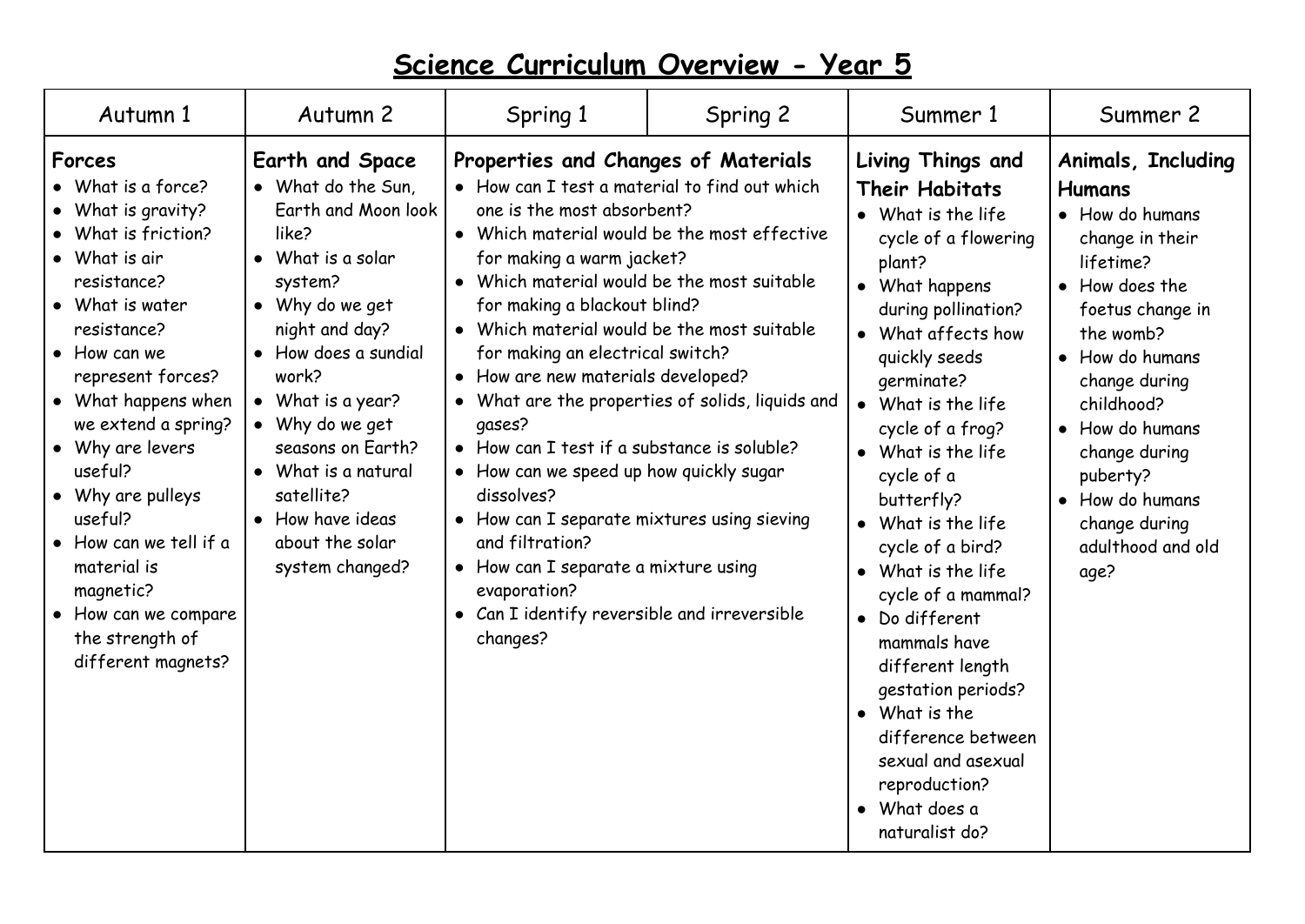| Autumn 1                                                                                                                                                                                                                                                                                                                                                                                                                   | Autumn <sub>2</sub>                                                                                                                                                                                                                                                                                                                                               | Spring 1                                                                                                                                                                                                                                                                                                                                                             | Spring 2                                                                                                                                                                                                                                                                                                                                                                                                                                                           | Summer 1                                                                                                                                                                                                                                                                                                                                                                                                                | Summer 2                                                                                                                                                                                                                                                                                                                                                                                                                                                                                          |
|----------------------------------------------------------------------------------------------------------------------------------------------------------------------------------------------------------------------------------------------------------------------------------------------------------------------------------------------------------------------------------------------------------------------------|-------------------------------------------------------------------------------------------------------------------------------------------------------------------------------------------------------------------------------------------------------------------------------------------------------------------------------------------------------------------|----------------------------------------------------------------------------------------------------------------------------------------------------------------------------------------------------------------------------------------------------------------------------------------------------------------------------------------------------------------------|--------------------------------------------------------------------------------------------------------------------------------------------------------------------------------------------------------------------------------------------------------------------------------------------------------------------------------------------------------------------------------------------------------------------------------------------------------------------|-------------------------------------------------------------------------------------------------------------------------------------------------------------------------------------------------------------------------------------------------------------------------------------------------------------------------------------------------------------------------------------------------------------------------|---------------------------------------------------------------------------------------------------------------------------------------------------------------------------------------------------------------------------------------------------------------------------------------------------------------------------------------------------------------------------------------------------------------------------------------------------------------------------------------------------|
| Animals, Including<br><b>Humans</b><br>• What is an organ<br>system?<br>• What does our<br>blood consist of?<br>• What are blood<br>vessels?<br>• What does the<br>heart do?<br>• How does blood<br>move around the<br>body?<br>• Can I identify the<br>different parts of<br>the heart?<br>• How does exercise<br>affect my heart?<br>• Why is exercise<br>important?<br>What is a drug?<br>• What is a balanced<br>diet? | Light<br>• What is a light<br>source?<br>• How does light<br>travel?<br>• How are shadows<br>formed?<br>• What affects the<br>size of a shadow?<br>• How can I test<br>different materials<br>to find out which<br>one is the most<br>reflective?<br>• What happens when<br>light is reflected?<br>• How do periscopes<br>work?<br>• Is light just one<br>colour? | <b>Chemistry Project</b><br>• Can I use a Bunsen<br>burner safely?<br>• What are the<br>properties of solids,<br>liquids and gases?<br>• How can we change<br>how quickly ice<br>melts?<br>• How can I speed up<br>how quickly salt<br>dissolves in water?<br>• How can I speed up<br>how quickly water<br>evaporates?<br>• How do we purify<br>salt from rock salt? | Electricity<br>• What is a circuit?<br>• Can I draw a circuit<br>diagram to<br>represent a simple<br>circuit?<br>• Which material<br>would be the most<br>suitable to make an<br>electrical wire?<br>• How can we change<br>the brightness of a<br>bulb?<br>• Why are switches<br>useful?<br>• Can I design a<br>circuit for a<br>particular function?<br>• What happens when<br>a motor is added to<br>a circuit?<br>• How can I keep safe<br>around electricity? | Living Things and<br><b>Their Habitats</b><br>• What is<br>classification?<br>• How can we classify<br>vertebrates?<br>• How can we classify<br>invertebrates?<br>• How can we classify<br>plants?<br>• How can we classify<br>microorganisms?<br>• What are<br>classification keys?<br>$\bullet$ How can we<br>estimate the size of<br>a population?<br>• How can we find out<br>which organisms live<br>in a habitat? | Evolution and<br><b>Inheritance</b><br>• Why are we all<br>different?<br>• What is DNA?<br>• How are living<br>things adapted to<br>live in their<br>environment?<br>• How are animals<br>that live locally<br>adapted to their<br>environment?<br>• Why have living<br>things changed over<br>time?<br>• What is the<br>evidence for<br>evolution?<br>• How was the<br>evidence for<br>evolution collected?<br>• How did the horse<br>evolve?<br>Why do some living<br>things become<br>extinct? |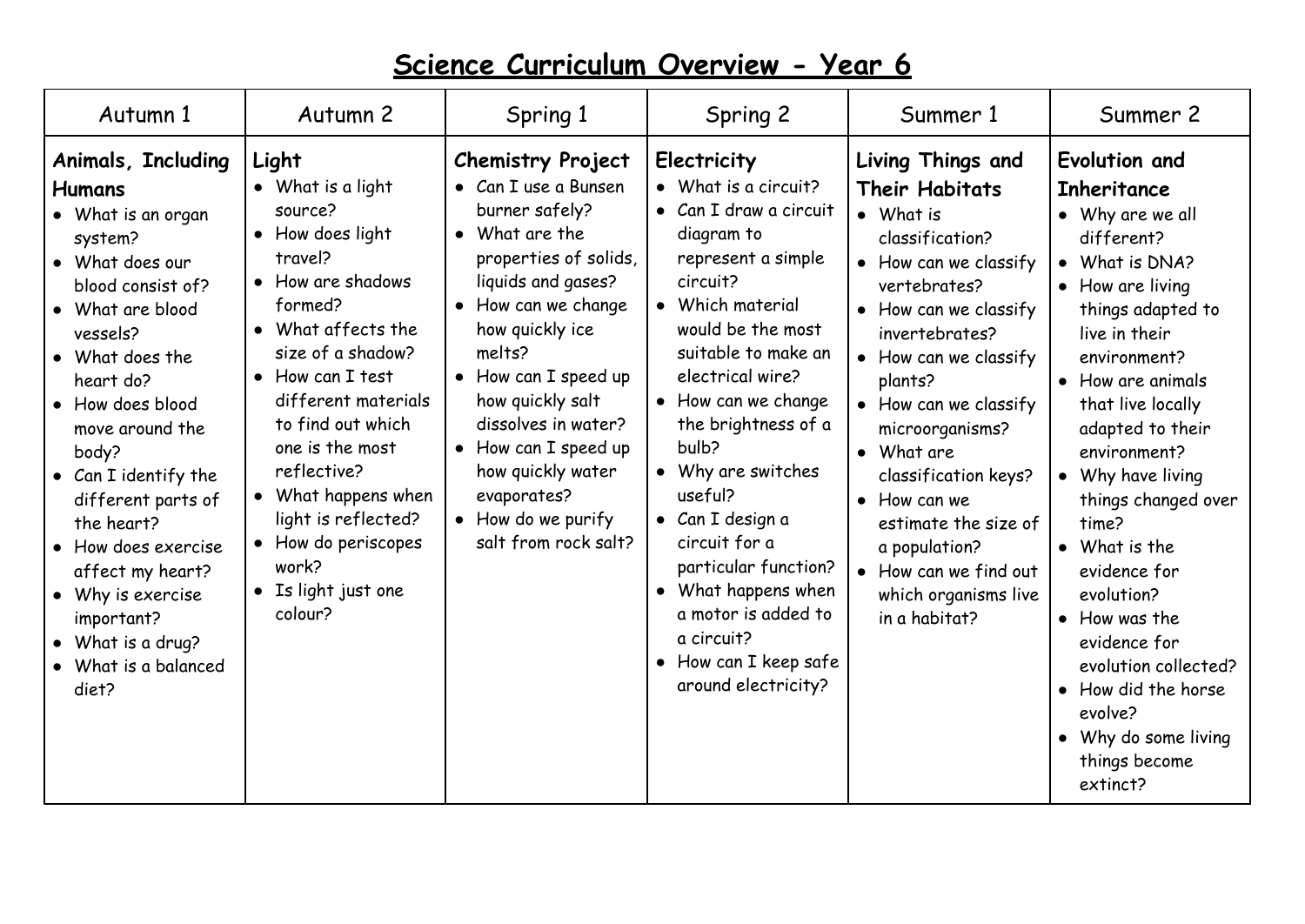| Autumn 1                                                                                                                                                                                                                                                                                                                                                                                                                                                                                                                                        | Autumn 2                                                                                                                                                                                                                                                                                                                                                                                                                                                                                                                                                | Spring 1                                                                                                                                                                                                                                                                                                                                                                                                                                                                                                                                | Spring 2                                                                                                                                                                                                                                                                                                                                                                                                                                                                                                                                                                            | Summer 1                                                                                                                                                                                                                                                                                                                                                                                                                                                                                                                                                         | Summer 2                                                                                                                                                                                                                                                                                      |
|-------------------------------------------------------------------------------------------------------------------------------------------------------------------------------------------------------------------------------------------------------------------------------------------------------------------------------------------------------------------------------------------------------------------------------------------------------------------------------------------------------------------------------------------------|---------------------------------------------------------------------------------------------------------------------------------------------------------------------------------------------------------------------------------------------------------------------------------------------------------------------------------------------------------------------------------------------------------------------------------------------------------------------------------------------------------------------------------------------------------|-----------------------------------------------------------------------------------------------------------------------------------------------------------------------------------------------------------------------------------------------------------------------------------------------------------------------------------------------------------------------------------------------------------------------------------------------------------------------------------------------------------------------------------------|-------------------------------------------------------------------------------------------------------------------------------------------------------------------------------------------------------------------------------------------------------------------------------------------------------------------------------------------------------------------------------------------------------------------------------------------------------------------------------------------------------------------------------------------------------------------------------------|------------------------------------------------------------------------------------------------------------------------------------------------------------------------------------------------------------------------------------------------------------------------------------------------------------------------------------------------------------------------------------------------------------------------------------------------------------------------------------------------------------------------------------------------------------------|-----------------------------------------------------------------------------------------------------------------------------------------------------------------------------------------------------------------------------------------------------------------------------------------------|
| Cells<br>$\bullet$ What is a cell?<br>• What do the<br>different parts of a<br>cell do?<br>• How do I use a<br>microscope<br>correctly?<br>$\bullet$ Can I use a<br>microscope to view<br>onion and cheek<br>cells?<br>• Can I explain how<br>some cells are<br>specialised to carry<br>out a particular<br>function?<br>What is a unicellular<br>organism?<br><b>Forces</b><br>• What is a force?<br>• How can we tell if<br>forces are<br>balanced?<br>• What happens when<br>forces are<br>unbalanced?<br>• Which type of<br>surface has the | Particles and<br><b>Atoms</b><br>• What are the<br>properties of solids,<br>liquids and gases?<br>$\bullet$ Can I explain<br>changes of state<br>using particle<br>theory?<br>• How do gases cause<br>pressure?<br>What is an atom?<br>• What is the<br>difference between<br>an element and a<br>compound?<br>• How do I name a<br>compound?<br>• How do I write a<br>chemical formula?<br>• What happens to<br>the number of<br>atoms during a<br>chemical reaction?<br><b>Space Physics</b><br>• What is a solar<br>system?<br>• Is gravity the same | Skeletal and<br><b>Muscular Systems</b><br>• What are the main<br>bones in the<br>skeleton called?<br>· Why do we need a<br>skeleton?<br>• What parts make up<br>a joint?<br>• How do muscles help<br>our joints to move?<br>• Can I identify the<br>different parts of a<br>chicken wing?<br>• Can I calculate the<br>force needed to<br>move my arm?<br>Health<br>• What affects my<br>reaction time?<br>• How does smoking<br>affect the body?<br>• How can substance<br>misuse affect the<br>body?<br>Pure and Impure<br>Substances | <b>Energy Changes</b><br>• What are the<br>different types of<br>energy stores?<br>$\bullet$ How can I<br>represent energy<br>transfers?<br>$\bullet$ How can we<br>calculate how much<br>energy is in a KE<br>store and a GPE<br>store?<br>• How is energy<br>transferred by<br>conduction?<br>• How is energy<br>transferred by<br>convection?<br>• How is energy<br>transferred by<br>radiation?<br>• How can we prevent<br>heat loss?<br>• How is electricity<br>generated using<br>fossil fuels?<br>• How is electricity<br>generated using<br>renewable sources<br>of energy? | Reproduction<br>• What are the parts<br>of a flower called?<br>• What happens<br>during pollination?<br>• How is fruit<br>produced?<br>• How are seeds<br>dispersed?<br>• What are the parts<br>of the human<br>reproductive<br>system called?<br>• What happens<br>during the<br>menstrual cycle?<br>• How do humans<br>reproduce?<br>• What happens<br>during pregnancy?<br><b>Acids and Alkalis</b><br>• What is an acid and<br>a base?<br>$\bullet$ Can I make an<br>indicator?<br>• How can we tell how<br>strongly acidic or<br>alkaline a solution<br>is? | Photosynthesis<br>• How do plants make<br>their food?<br>• What factors<br>affect the rate of<br>photosynthesis?<br>• How can we test a<br>leaf to see if it has<br>carried out<br>photosynthesis?<br>• Why do plants need<br>qlucose?<br>• How is the leaf<br>adapted for<br>photosynthesis? |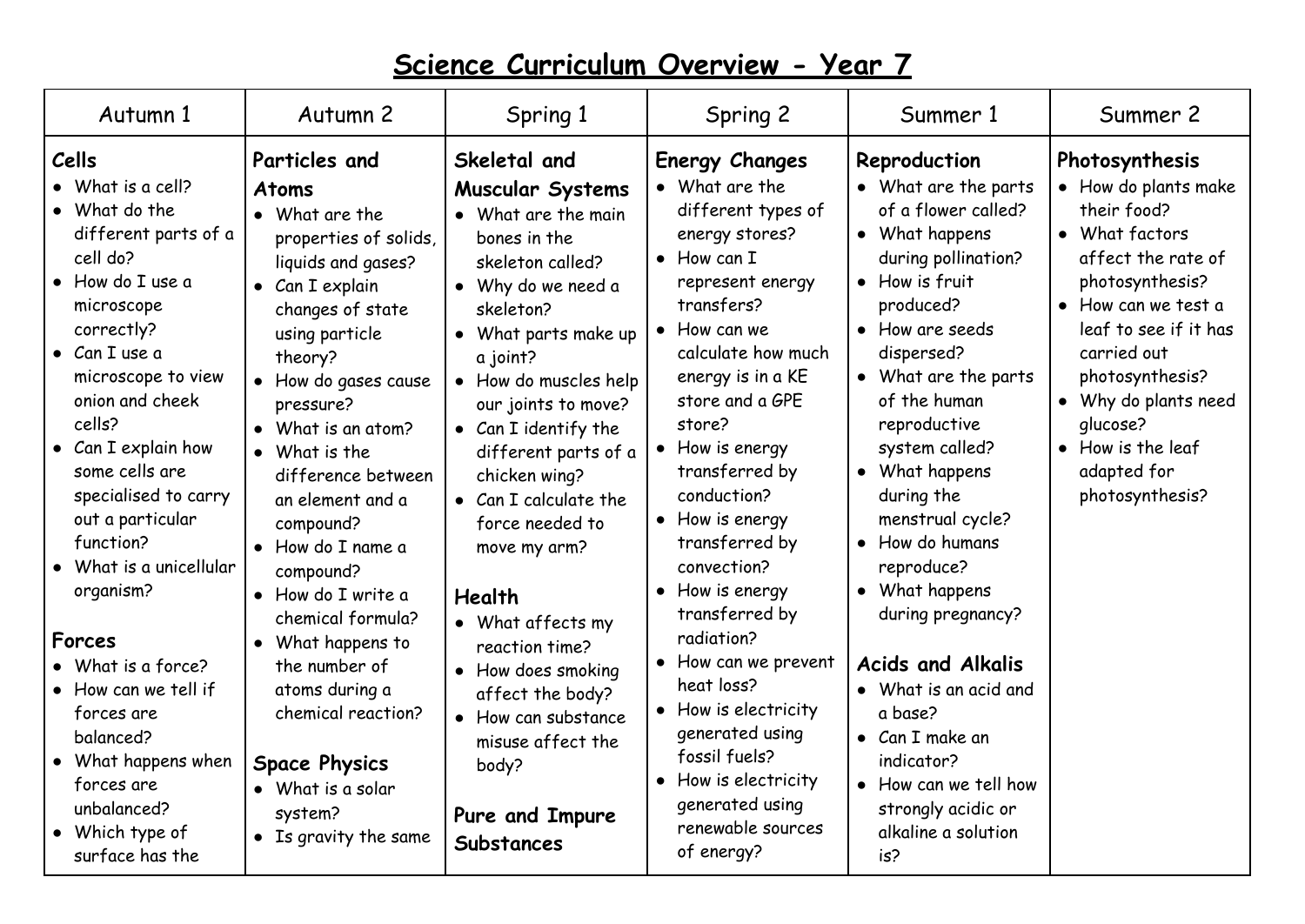| most friction?<br>on the other<br>• What affects the<br>planets?<br>What is a year?<br>amount of air<br>$\bullet$<br>• Why do we get<br>resistance?<br>night and day?<br>• How can we reduce<br>• What causes the<br>the effect of water<br>resistance?<br>seasons?<br>What is the Sun?<br>$\bullet$ How can we<br>$\bullet$<br>calculate the<br>What is a galaxy?<br>$\bullet$<br>turning moment of a<br>force?<br>• How can we use<br>simple machines to<br>reduce the amount<br>of work done?<br>• What happens when<br>we stretch a spring? | • What is a pure<br>• What is power?<br>• How are electricity<br>substance?<br>bills calculated?<br>What is a solution?<br>$\bullet$<br>What is diffusion?<br>$\bullet$<br>$\bullet$ How can I use<br>filtration to<br>separate a mixture?<br>$\bullet$ How can I use<br>chromatography to<br>separate a mixture?<br>How can I use<br>$\bullet$<br>distillation to<br>separate a mixture?<br>• How can I separate<br>salt from rock salt? | • What happens when<br>you add a base to an<br>acid?<br>What happens when<br>you add a metal<br>oxide to an acid?<br>• Can I investigate<br>which indigestion<br>remedy is the most<br>effective?<br>What happens when<br>you add a metal to<br>an acid? |
|-------------------------------------------------------------------------------------------------------------------------------------------------------------------------------------------------------------------------------------------------------------------------------------------------------------------------------------------------------------------------------------------------------------------------------------------------------------------------------------------------------------------------------------------------|-------------------------------------------------------------------------------------------------------------------------------------------------------------------------------------------------------------------------------------------------------------------------------------------------------------------------------------------------------------------------------------------------------------------------------------------|----------------------------------------------------------------------------------------------------------------------------------------------------------------------------------------------------------------------------------------------------------|
|-------------------------------------------------------------------------------------------------------------------------------------------------------------------------------------------------------------------------------------------------------------------------------------------------------------------------------------------------------------------------------------------------------------------------------------------------------------------------------------------------------------------------------------------------|-------------------------------------------------------------------------------------------------------------------------------------------------------------------------------------------------------------------------------------------------------------------------------------------------------------------------------------------------------------------------------------------------------------------------------------------|----------------------------------------------------------------------------------------------------------------------------------------------------------------------------------------------------------------------------------------------------------|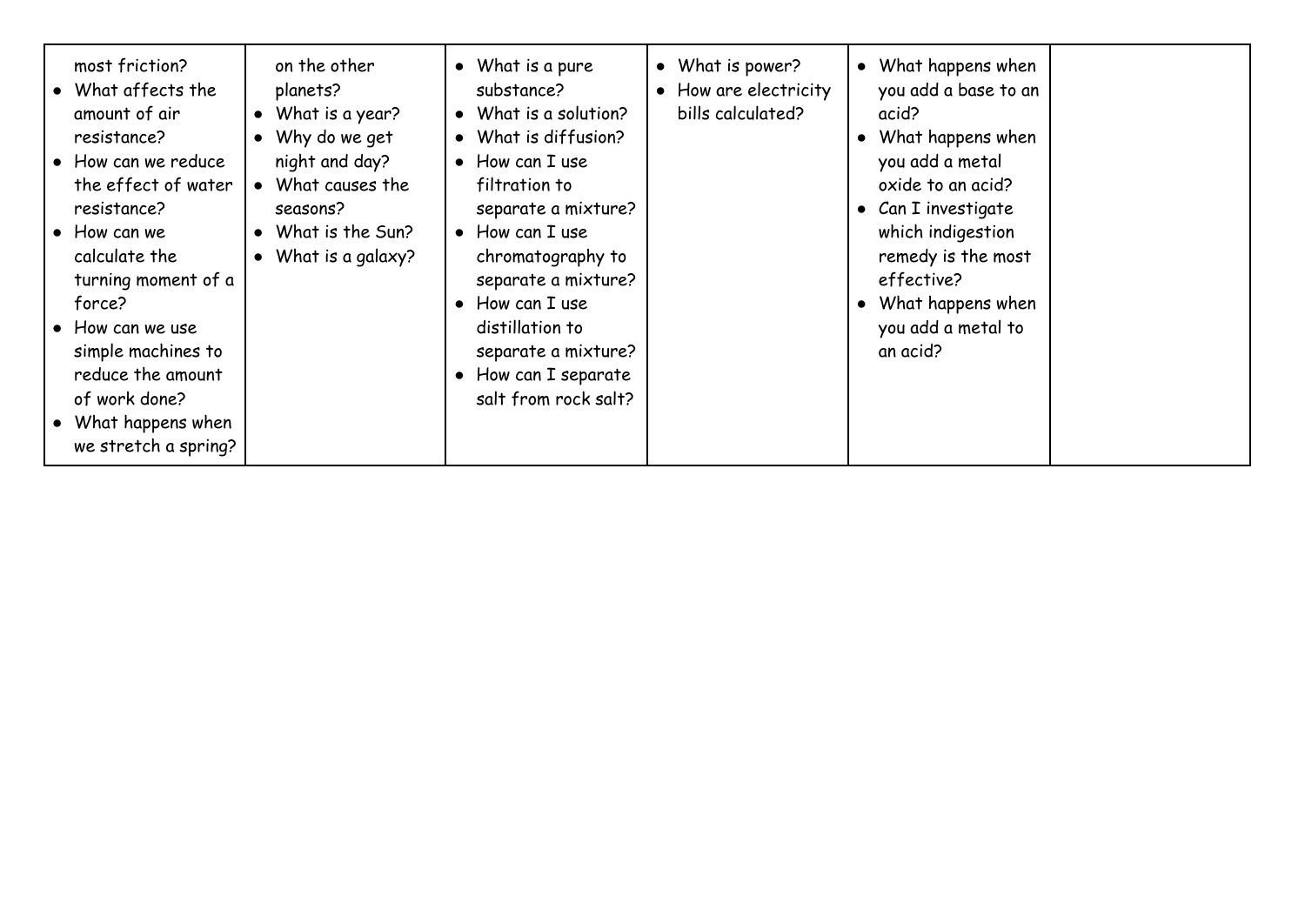| Autumn 1                                                                                                                                                                                                                                                                                                                                                                                                                                                                                                                                                  | Autumn <sub>2</sub>                                                                                                                                                                                                                                                                                                                                                                                                                                                                                                                                                                             | Spring 1                                                                                                                                                                                                                                                                                                                                                                                                                                                                                                                                                               | Spring 2                                                                                                                                                                                                                                                                                                                                                                                                                                                                                                         | Summer 1                                                                                                                                                                                                                                                                                                                                                                                                                                                                                                                        | Summer 2                                                                                                                                                                                                                                                                                                                                                                                                                                                                                                |
|-----------------------------------------------------------------------------------------------------------------------------------------------------------------------------------------------------------------------------------------------------------------------------------------------------------------------------------------------------------------------------------------------------------------------------------------------------------------------------------------------------------------------------------------------------------|-------------------------------------------------------------------------------------------------------------------------------------------------------------------------------------------------------------------------------------------------------------------------------------------------------------------------------------------------------------------------------------------------------------------------------------------------------------------------------------------------------------------------------------------------------------------------------------------------|------------------------------------------------------------------------------------------------------------------------------------------------------------------------------------------------------------------------------------------------------------------------------------------------------------------------------------------------------------------------------------------------------------------------------------------------------------------------------------------------------------------------------------------------------------------------|------------------------------------------------------------------------------------------------------------------------------------------------------------------------------------------------------------------------------------------------------------------------------------------------------------------------------------------------------------------------------------------------------------------------------------------------------------------------------------------------------------------|---------------------------------------------------------------------------------------------------------------------------------------------------------------------------------------------------------------------------------------------------------------------------------------------------------------------------------------------------------------------------------------------------------------------------------------------------------------------------------------------------------------------------------|---------------------------------------------------------------------------------------------------------------------------------------------------------------------------------------------------------------------------------------------------------------------------------------------------------------------------------------------------------------------------------------------------------------------------------------------------------------------------------------------------------|
| Electricity<br>• Can I connect a<br>simple circuit?<br>$\bullet$ What is the<br>difference between<br>a series and a<br>parallel circuit?<br>• How do I measure<br>the current in a<br>circuit?<br>• What is potential<br>difference?<br>What is resistance?<br>The Periodic Table<br>• What is the<br>difference between<br>an element, a<br>compound and a<br>mixture?<br>$\bullet$ How was the<br>Periodic Table<br>developed?<br>• How do the<br>chemical and<br>physical properties<br>of the elements<br>vary?<br>• What are the<br>properties of a | Nutrition and<br><b>Digestion</b><br>• Which food groups<br>do we need for a<br>balanced diet?<br>Which diseases are<br>$\bullet$<br>caused by a lack of<br>nutrients in our<br>diet?<br>• How can I test<br>foods to see if they<br>contain starch,<br>protein, sugar or<br>fat?<br>• How can I test a<br>food to see if it<br>contains the most<br>energy?<br>• What do the<br>different parts of<br>the digestive<br>system do?<br>• How is food broken<br>down by the<br>digestive system?<br>• Why are enzymes<br>important in<br>digestion?<br>• How is the small<br>intestine adapted to | <b>Acids and Alkalis</b><br>• What is an acid and<br>a base?<br>$\bullet$ Can I make an<br>indicator?<br>• How can we tell how<br>strongly acidic or<br>alkaline a solution<br>is?<br>What happens when<br>you add a base to an<br>acid?<br>• What happens when<br>you add a metal<br>oxide to an acid?<br>• Can I investigate<br>which indigestion<br>remedy is the most<br>effective?<br>• What happens when<br>you add a metal to<br>an acid?<br><b>Chemical Reactions</b><br>$\bullet$ What is a<br>displacement<br>reaction?<br>$\bullet$ What is a<br>combustion | Light<br>• How does light<br>travel?<br>• How can we test if a<br>material is<br>transparent,<br>translucent or<br>opaque?<br>• What happens when<br>light is reflected?<br>• What happens when<br>light is refracted?<br>• How can light be<br>focussed?<br>• How does the eye<br>work?<br>• Is light just one<br>colour?<br>• Why do we see<br>objects as<br>different colours?<br>Sound<br>• How are sounds<br>made?<br>• How does sound<br>travel?<br>• How can sounds be<br>detected?<br>• How can sound be | <b>Gas Exchange and</b><br>Respiration<br>• What is<br>respiration?<br>• What is the<br>difference between<br>aerobic and<br>anaerobic<br>respiration?<br>• What is<br>fermentation?<br>• What are the parts<br>of the gas exchange<br>system called?<br>• How are the alveoli<br>adapted for gas<br>exchange?<br>How can I measure<br>my lung capacity?<br>• How does exercise<br>affect gas<br>exchange?<br>• How does smoking<br>affect the gas<br>exchange system?<br>How does asthma<br>affect the gas<br>exchange system? | Materials<br>• How are metals<br>extracted from<br>their ores?<br>• What are the<br>properties of<br>ceramics?<br>• What are the<br>properties of<br>polymers?<br>• What is a composite<br>material?<br>Relationships in an<br>Ecosystem<br>• What are food<br>chains?<br>• What is a pyramid<br>of numbers?<br>• What is a food<br>web?<br>$\bullet$ How can we<br>estimate the size<br>of a population?<br>• How can we find<br>out which<br>organisms live in a<br>habitat?<br>• Why are pollinators |